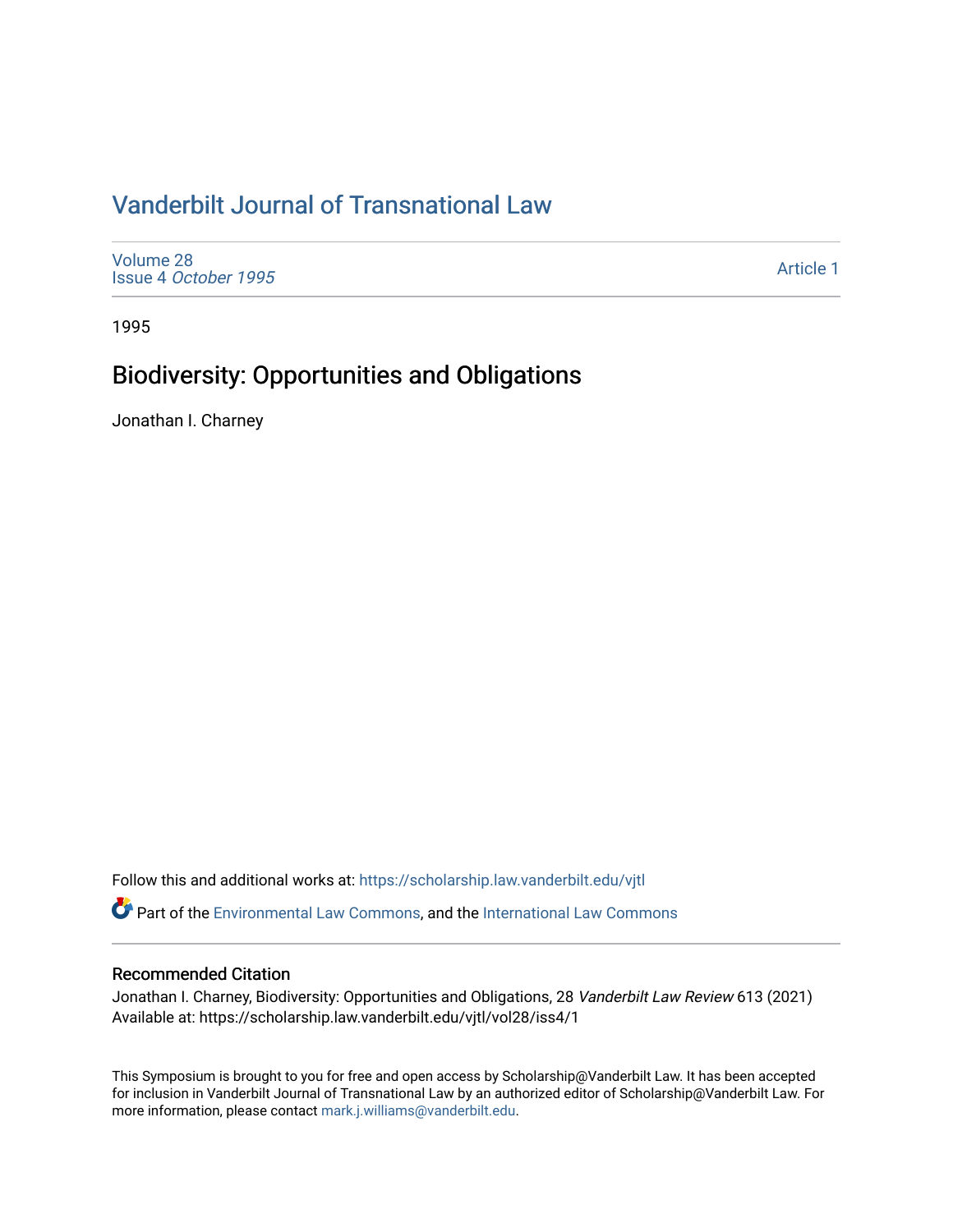# **VANDERBILT JOURNAL OF TRANSNATIONAL LAW**

**VOLUME 28 COTOBER 1995 NUMBER 4** 

### **SYMPosIuM:**

## **Biodiversity: Opportunities and Obligations**

### **Introduction**

#### *Jonathan I. Charney\**

This issue of the *Vanderbilt Journal of Transnational Law* is devoted to the Symposium on Biological Diversity that was convened by the *Journal* at the Vanderbilt University School of Law on January 20-21, 1995. The focus of the Symposium was the United Nations Convention on Biological Diversity.1 Biological diversity is a relatively new term in international law and relations. The Biological Diversity Convention was one of the products of the United Nations Conference on Environment and Development (UNCED) that was held in Rio de Janeiro, Brazil in June of 1992.<sup>2</sup> Since the Convention was a product of UNCED, its substance was influenced by the trends surrounding the entire UNCED process.

The Biological Diversity Convention entered into force on December 29, 1993, after 30 states ratified it.<sup>3</sup> By the time the

Professor of Law, Vanderbilt University. B.A., 1965, New York University; J.D., 1968, University of Wisconsin.

<sup>1.</sup> *Opened for signature* June **5,** 1992, 31 I.L.M. 818 (entered into force Dec. 29, 1993) [hereinafter Biodiversity Convention].

<sup>2.</sup> For the texts of all the products of UNCED and an overview of the Conference, see United Nations Conference on Environment and Development, 31 I.L.M. 814 (1992).

**<sup>3.</sup>** *Biodiversity Treaty Enters Into Force 18 Months After Approval at Earth Summit,* 17 Intl Envtl. Rep. (BNA) 3 (Jan. 12, 1994).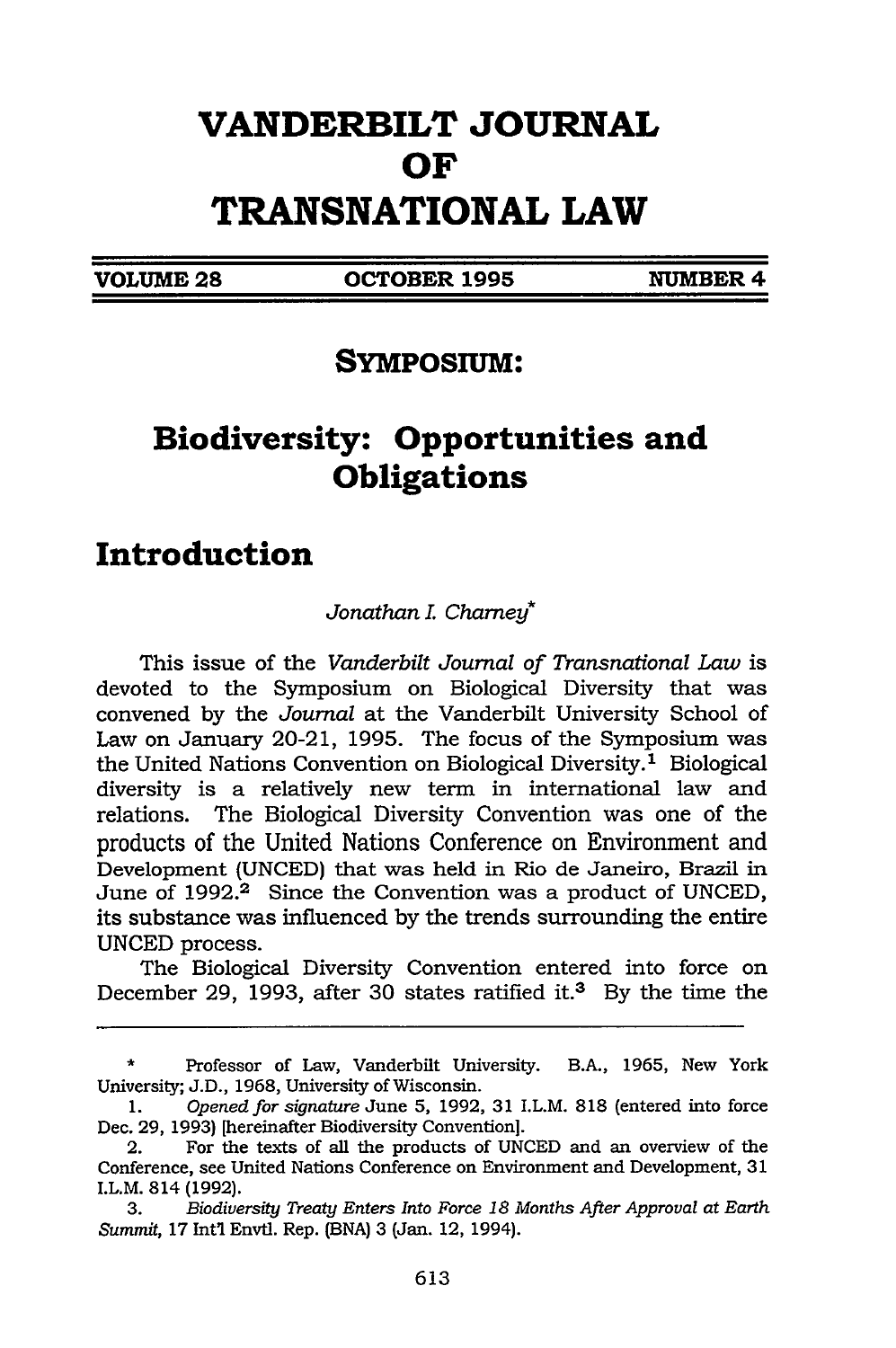first conference of the parties was held a year later, $4$  there were 106 parties and 30 observer states.<sup>5</sup> Initially, the United States did not sign the Convention and has not yet become a party. The Bush Administration opposed the Convention,<sup>6</sup> but the Clinton Administration signed the Convention and submitted it to the United States Senate for its advice and consent subject to certain understandings.<sup>7</sup> For some in the United States, the Convention is controversial.

The Symposium examined the Convention and issues raised by it from a global perspective and from a domestic United States perspective. Although this is a law school journal, the Symposium organizers wisely included on the program not only lawyers (from academia and government) but also persons from other disciplines, including economics, statistics, and business. Participants in the audience contributed views from other disciplines.

The Biological Diversity Convention is one of the many new developments in the field of international environmental law. The field is growing rapidly in response to international recognition that industrial development of all states often has some adverse consequences on the human race and the earth's biosphere. As Professor Bodansky explains, the Biological Diversity Convention is linked to and incorporates many of the new legal developments. Thus, the Convention is part of a larger global effort to develop new international law that, in turn, affects the overall relations among states. Of particular importance are the desires of less developed countries (LDC's) to develop economically and the problems associated with population growth and poverty. These issues form the background for understanding the Convention on Biological Diversity.

6. United States: Declaration Made at the United Nations Environment Programme Conference for the Adoption of the Agreed Text of the Convention on Biological Diversity, 31 I.L.M. 848 (1992).

<sup>4.</sup> The Conference was required by the Convention. Biodiversity Convention, *supra* note 1, art. 23.

**<sup>5.</sup>** Catherine Tinker, *Responsibility For Biological Diversity Conservation Under International Law,* 28 VAND. J. TRANSNATL L. 777 (1995). An up-to-date list of all ratifiers of the Convention can be found on the World-Wide Web at http:/www.unep.ch/bio/ratif.html.

<sup>7.</sup> Message from the President of the United States Transmitting the Convention on Biological Diversity, with annexes, done at Rio de Janeiro on June 5, 1992, and signed by the United States in New York on June 4, 1993, S. TREATY DOC. No. 20, 103d Cong., 1st Sess. (1994). *See U.S. Signs Biodiversity Treaty, Urges Global Patent Protection For Biotech,* 16 Int'l Envtl. Rep. (BNA) 432 (June 16, 1993) (discussing understandings such as patent protection and safety guidelines for biotechnology); *Biodiversity Treaty Unlikely to Get U.S. Senate Nod in 1995, White House Says,* 18 Int'l Envtl. Rep. (BNA) 172 (March 8,1995) (discussing the argument over the need for a biosafety protocol).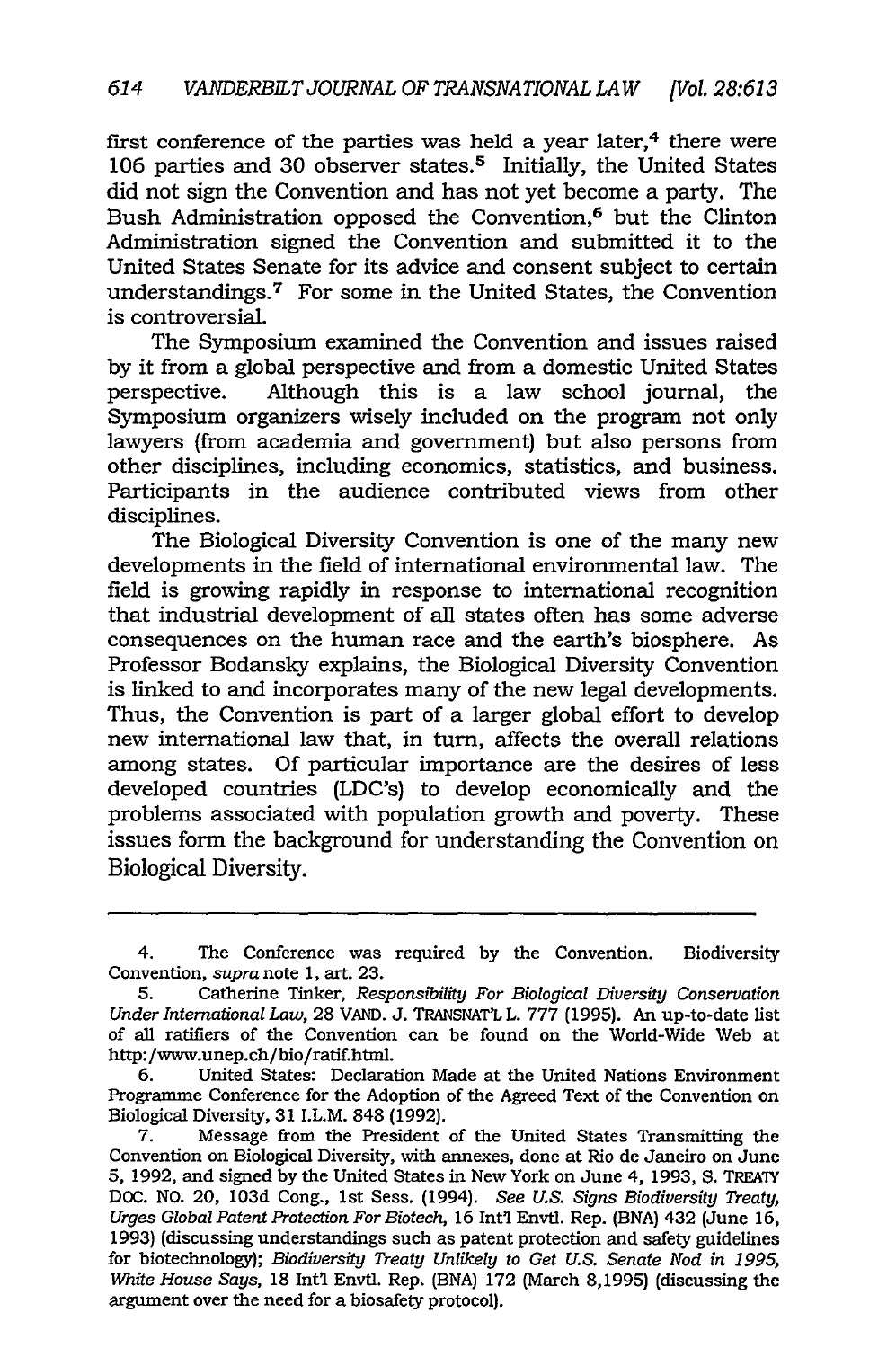Perhaps it is first necessary to identify the object of biological diversity. The United States adopted at an early date the Endangered Species Act.8 At the international level, the international community adopted the Convention on International Trade in Endangered Species.<sup>9</sup> These approaches to the issue focus on the protection of specific species that are apparently going extinct. A related but narrower focus would be one that addresses specific species that are apparently facing extinction and that politically important actors view as valuable for historic or emotional reasons, such as the spotted owl, and, thus, serve as "icons."

The participants in the Symposium agreed that the Biological Diversity Convention does not take this approach. Rather, its focus is on maintaining genetic diversity. The purpose of the Convention is to preserve for use by humankind a genetic library that could provide genetic information that can be used, for example, to preserve crops, to develop pharmaceuticals, or to otherwise fight disease. In addition, it is believed that this genetic library will better assure the stability of the earth's ecosystem as a whole. This approach immediately raises the question of how one defines and identifies this genetic diversity and then makes it operational. This issue was addressed by Dr. Solow, who argued that preservation should be based upon the genetic distance between various species. He would exclude, as a goal of the Convention, the saving of specific endangered species for their own sake. Rather, he would focus on saving those species that provide optimal genetic diversity. Admittedly, this approach contains many uncertainties. Science does not have all the data necessary to know the genetic composition of the different species extant today. Nor have scientists systematically measured the distances between the genetic composition of most known species. Nevertheless, the objective is clear, its implementation, however, is more difficult. This approach presents other difficulties. It may conflict with politically powerful icons supported by specific groups and it requires one to make hard triage decisions when species may be facing extinction.

The value of this approach, however, is apparent, especially if one assumes that all species cannot be preserved forever. By preserving the optimal diversity of the genetic library, human

<sup>8.</sup> Endangered Species Act of 1973, Pub. L. No. 93-205, 87 Stat. 884 (codified at 7 U.S.C. § 136 (1994); 16 U.S.C. §§ 460k-i, 4601-9, 668dd, 715i, 715s, 1362, 1371, 1372, 1402, 1531-43 (1988)).

<sup>9.</sup> Convention on International Trade in Endangered Species of Wild Fauna and Flora, *opened for signature* Mar. **3,** 1973, 27 U.S.T. **1087,** 993 U.N.T.S. 243 (entered into force July 1, 1975).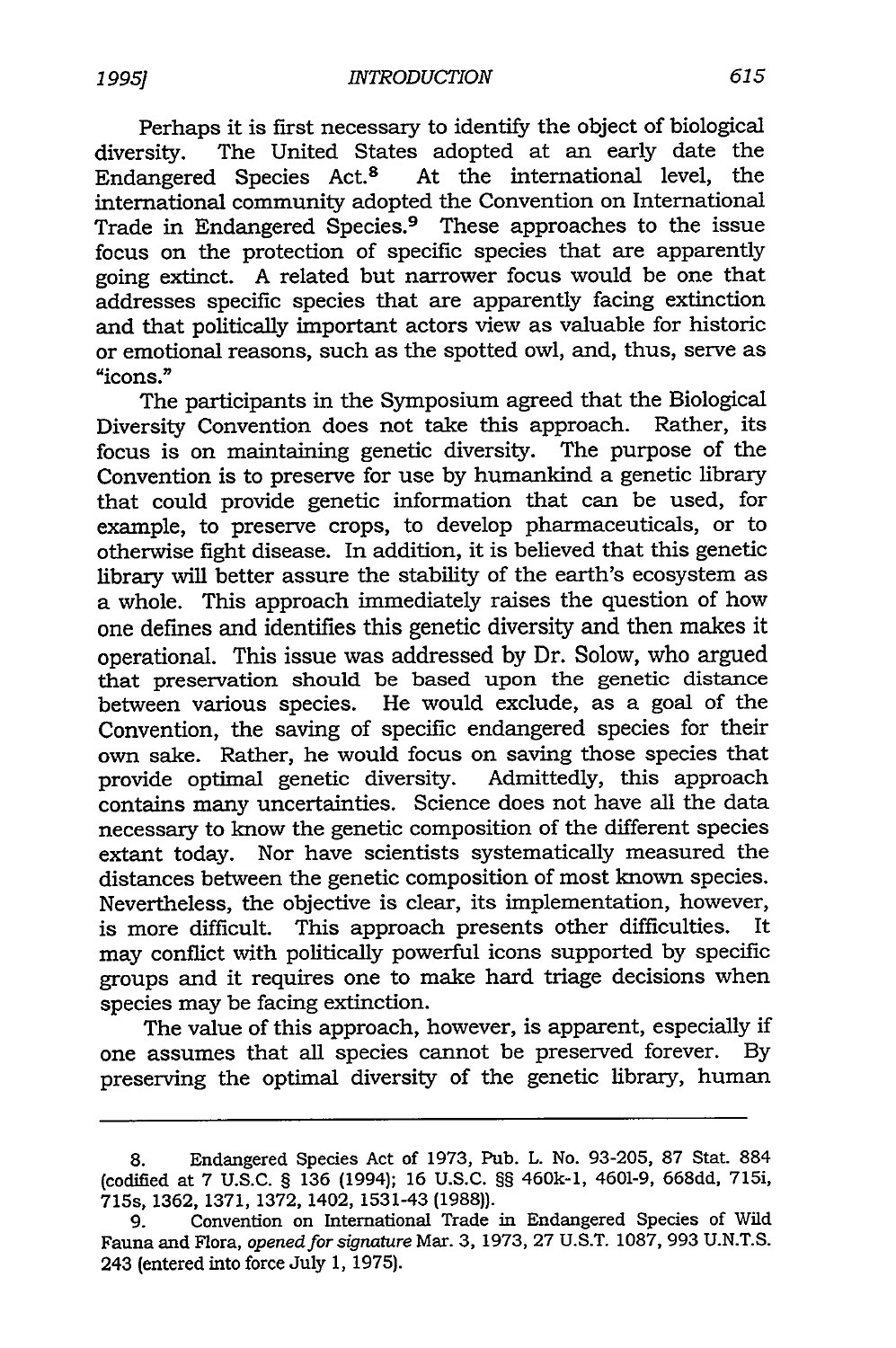survival may be best preserved. Not only is it more likely that important crops will be saved through the development of disease resistant strains, but human lives may be saved as well. Genetic harvesting may develop necessary pharmaceutical products and, perhaps, new materials that may be used to genetically engineer new lifesaving treatments for human or animal diseases, and crops upon which human civilization depends.

In pursuing this objective, one must consider the entities that would have to implement this approach. The international community is composed primarily of nation states. They are the principal decision makers in this community, although nongovernmental organizations (NGO's) and transnational corporations (TNC's) play an increasingly important role. The most important development of the Biological Diversity Convention in dealing with the implementation problem stressed by the Symposium participants is that the Convention makes it clear that nation states have intellectual property rights in the genetic material found within their borders.10 This was the principal focus of the paper presented by Mr. Kushan of the United States Office of Patents and Trademarks. Intellectual property rights provide states with an economic interest in the preservation and commercial development of that material. As Professor Russell emphasizes, it internalizes the value of genetic information and makes it economically valuable for the state to protect and preserve the resource. States have the right to sell that genetic material and the right to condition that sale.

Recognizing the intellectual property rights of nation states also has advantages to the genetic prospector. It enables the genetic prospector to contract with the state for the right to prospect for the genetic material under predictable terms, including security of tenure over the duration of the contract. The prospector also can contract for the exclusive right to the resource and protection against undesired disclosure to competitors. The primary disadvantage to genetic prospectors is that, through this development, they will no longer be able to engage in the practice of unilaterally taking (legally or illegally) for their own use genetic material located in foreign states. While that type of access had its short term advantages to the prospector, its disadvantages were its lack of exclusivity, long term rights, and motivation on the part of the host state to protect and preserve the genetic resources located in its territory (not to speak of the potential illegality of some of these practices).

The advantages of recognizing the intellectual property rights of nation states to genetic resources were made particularly clear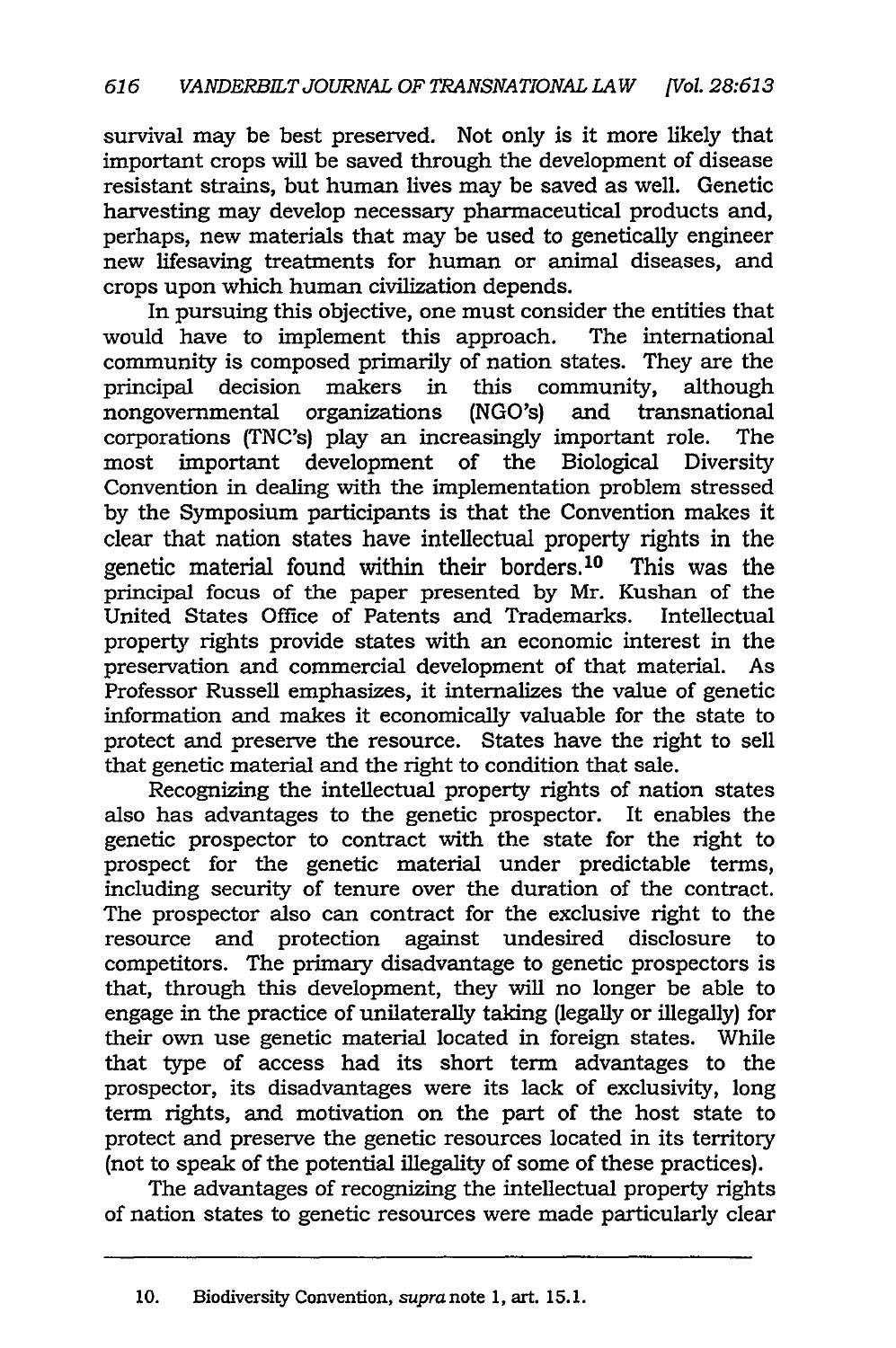by Mr. Asebey, a businessman who is directly involved in harvesting genetic material in Latin America for use in the production of new pharmaceutical products. In his business, the harvesting is painstaking, requiring the gathering and testing of large quantities of materials over a long period of time. Considerable support is required from the local community and the monetary returns, if any, are not expected before the lapse of ten years, or more. The stability of contractual relations, assurance of rights, and local native support help to make the conduct of the enterprise economically viable.

There is, of course, the risk that the host state will overreach by seeking unjustified monetary payments, transfer of technology, premature access to information, or the right to disclose confidential information. While the Convention addresses the transfer of technology and empowers states to seek contracts that maximize their own objectives, nothing in the Convention requires the transfer of any technology. Interested businesses are free to refuse terms or refuse to conclude agreements with states that overreach. $11$  The interests of the state in obtaining economic value for its genetic resources and the interests of business persons in harvesting genetic resources found within that state, however, should lead to reasonable negotiations that will be mutually acceptable to both government and industry. Of course, there are risks that a negotiator will seek to overreach and an agreement will not be concluded. While negotiations may fail in the short term, it is likely that the alternatives available to both sides will promote optimal solutions. Furthermore, this route seems to be preferred because it may be the only way to promote the protection of genetic diversity.

As many of the participants in the Symposium made clear, not only was the Biological Diversity Convention associated with the UNCED process but it must be viewed in the context of current developments in international environmental law. We find within the Convention concepts and approaches that are pervasive in modem international environmental law. In fact, they might be viewed as the *sine qua non* of modem international environmental law. The Convention promotes the objectives of monitoring<sup>12</sup> and sustainable development<sup>13</sup> that will provide the optimal production of natural resources for human consumption in the context of a holistic approach to the environment. Its objective is to assure resources are available that are necessary to

<sup>11.</sup> *Id.* arts. 16, 19.

<sup>12.</sup> *Id.* art. *7.*

<sup>13.</sup> *Id.* art. 6.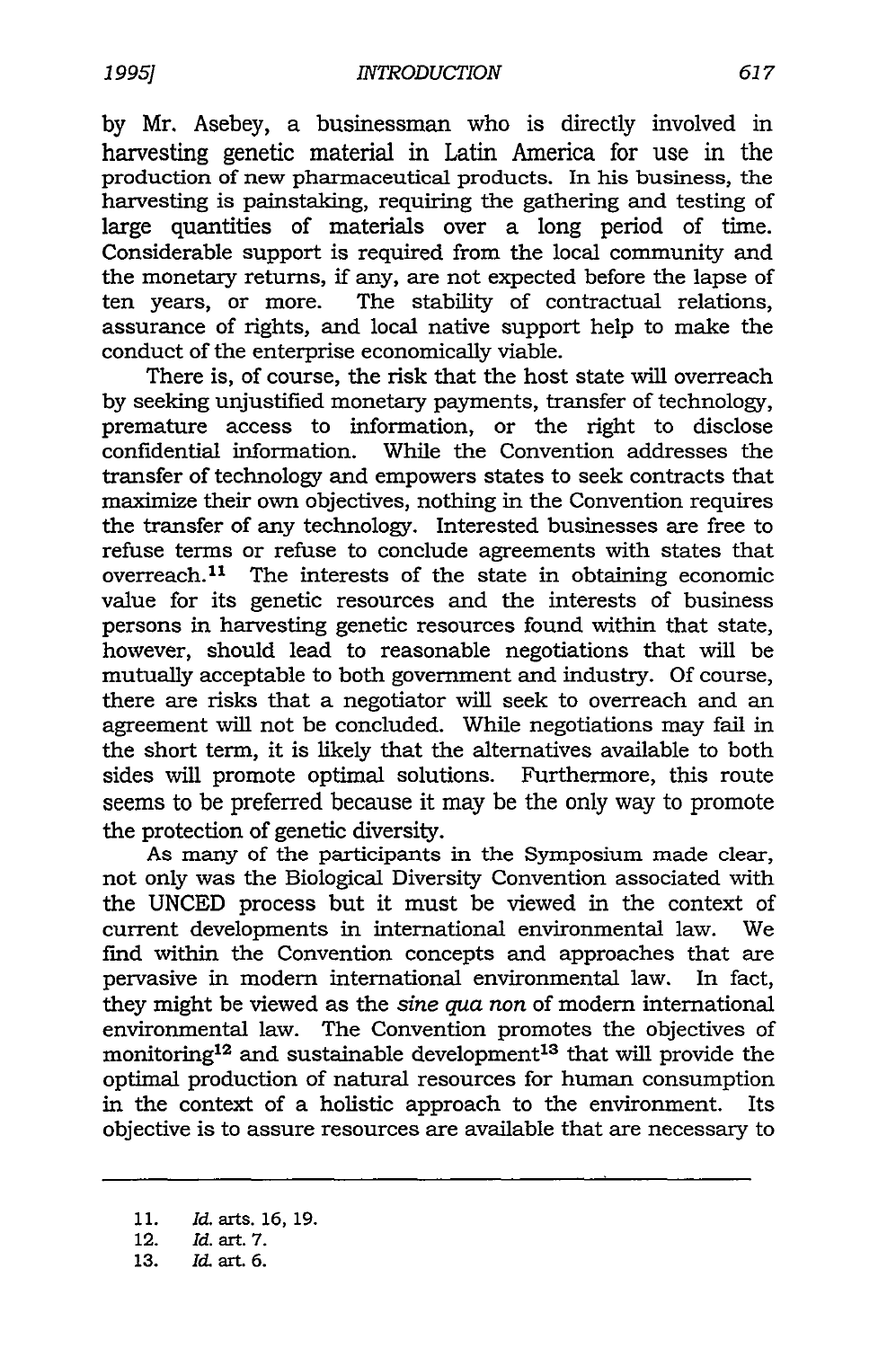maintain the biosystem as a whole. The Convention also includes concepts such as the precautionary principle<sup>14</sup> and equity for future generations. **is** Additionally, environmental impact assessments are required. 16 While states are the primary actors, participation by other actors such as NGO's and TNC's is permitted, 17 as Professor Tinker and Ms. Kimball emphasized. In general, states are obligated to cooperate and coordinate their actions to promote the objectives of the Convention.<sup>18</sup> Sharing of information and technology is often critical in this regard.<sup>19</sup> Implementation is to be accomplished not only through the universal approach of the Convention but through regional and local organizations, which are crucial to effective accomplishment of its goals. $20$ 

Not only does the Convention track many of the concepts used in other areas of international environmental law, but the Convention's objectives are promoted separately through other international agreements that share its objectives. Ms. Kimball and Professor Joyner especially stressed the critical role that the 1982 Convention on the Law of the Sea<sup>21</sup> plays in this regard. Support is also found in the Madrid Protocol, $22$  the London Dumping Convention,<sup>23</sup> Marpol,<sup>24</sup> the United Nations Framework Convention on Climate Change, $25$  the Ozone Convention and its protocols,<sup>26</sup> the Basel Convention,<sup>27</sup> and a large number of

- 18. *Id.* arts. 17, 18.
- 19. *Id.* arts. 17, 18.
- 20. *Id.* pmbl., para. 14.

21. United Nations Convention on the Law of the Sea, *opened for signature* Dec. **10,** 1982, pmbl., U.N. Doc. A/CONF.62/122, 21 I.L.M. 1261 (entered into force Nov. 16, 1994). For a list of parties to the Convention as of November **16,** 1994, see UNITED NATIONS DIVISION FOR OCEAN AFFAIRS AND THE LAW OF THE SEA, OFFICE OF LEGAL AFFAIRS, LAW OF THE **SEA** BULLETIN: SPECIAL ISSUE IV 29-39 (Nov. **16,** 1994). By the end of 1994 there were seventy-one parties. 36 LIMITS **IN** 'TE. SEAS 171-80 (1995). An up to date listing is available on the internet at gopher.vm.org.

22. Protocol on Environmental Protection to the Antarctic Treaty, Oct. 4, 1991, 30 I.L.M. 1461.

23. Convention on the Prevention of Marine Pollution by Dumping of Wastes and Other Matter, *opened for signature* Dec. 29, 1972, 26 U.S.T. 2403, 1046 U.N.T.S. 120.

24. International Convention for the Prevention of Pollution from Ships, Nov. 2, 1973, 12 I.L.M. 1319, as modified by the Protocol of 1978 Relating to the International Convention for the Prevention of Pollution from Ships, *opened for* signature June 1, 1978, 17 I.L.M. 546.

25. May **9,** 1992, 31 I.L.M. 851.

26. Vienna Convention for the Protection of the Ozone Layer, March 22, 1985, 26 I.L.M. 1529; Montreal Protocol on Substances that Deplete the Ozone

<sup>14.</sup> *Id.* pmbl., para. **9.**

<sup>15.</sup> *Id.* pmbl., para. 23.

<sup>16.</sup> *Id.* art. 14.

<sup>17.</sup> *Id.* pmbl., para. 14, arts. 13, 25.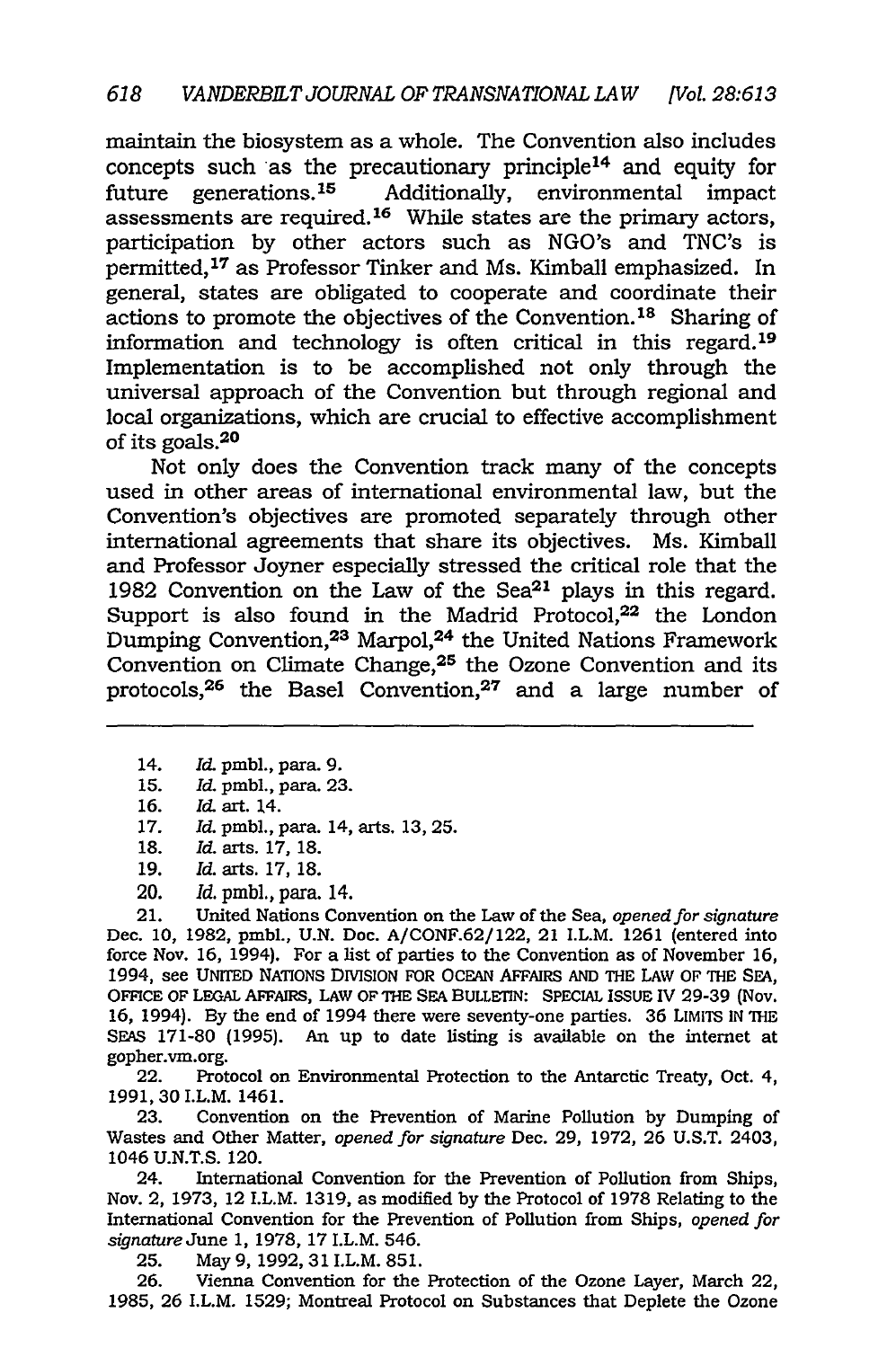regional environmental and fisheries agreements identified by Professor Joyner. As a consequence, many of the environmental objectives of the Biological Diversity Convention also are promoted by various international agreements designed to protect and preserve the global environment.

Unfortunately, the Biological Diversity Convention itself does not contain many hard law rules. It is primarily a framework convention, as are the other products of UNCED. In the future, however, more specific agreements are likely to evolve that implement the broad soft law goals set out in the Convention. It may also mean that, as Mr. Ward predicted, being a new frontier in international law, some controversy and changes in direction can be expected before all of the details of the Convention are fully resolved by the international community. This will be particularly true in the context of fully defining the nature of the intellectual property rights held by states in genetic resources within their territories and the relationship of that right to the general and conventional international law of intellectual property.

Ms. Kimball, however, provides us with an agenda for the future. She recommends that the Convention parties first concentrate on developing guidelines and practices along with data gathering and analyses. These will be critical to developing an effective system for preserving biological diversity and will provide guidance for states and other actors with limited resources at their command. Complementing these developments must be the development of local and regional organizations with linkages to the global system. The Convention can be most effective in creating linkages among these organizations, serving as a clearinghouse for information and expertise.

At the end of the Symposium an open roundtable discussion was held. This discussion focused specifically on the interests of the United States in regard to the Convention on Biological Diversity. Some have charged that the Convention is antihuman because it preferences the protection and preservation of nonhuman living organisms to the detriment of humans. Others fear that the Convention promotes the interests of the LDC's to the detriment of the developed countries (DC's), such as the United States. This is said to be accomplished especially by recognizing intellectual property rights for the LDC's in genetic

Layer, Sept. **16, 1987,** 26 I.L.M. 1550; Adjustments and Amendments to the Montreal Protocol on Substances that Deplete the Ozone Layer, June 29, 1990, 30 I.L.M. 539.

<sup>27.</sup> Basel Convention on the Control of Transboundary Movements of Hazardous Wastes and Their Disposal, Mar. 22, 1989, 28 I.L.M. 657.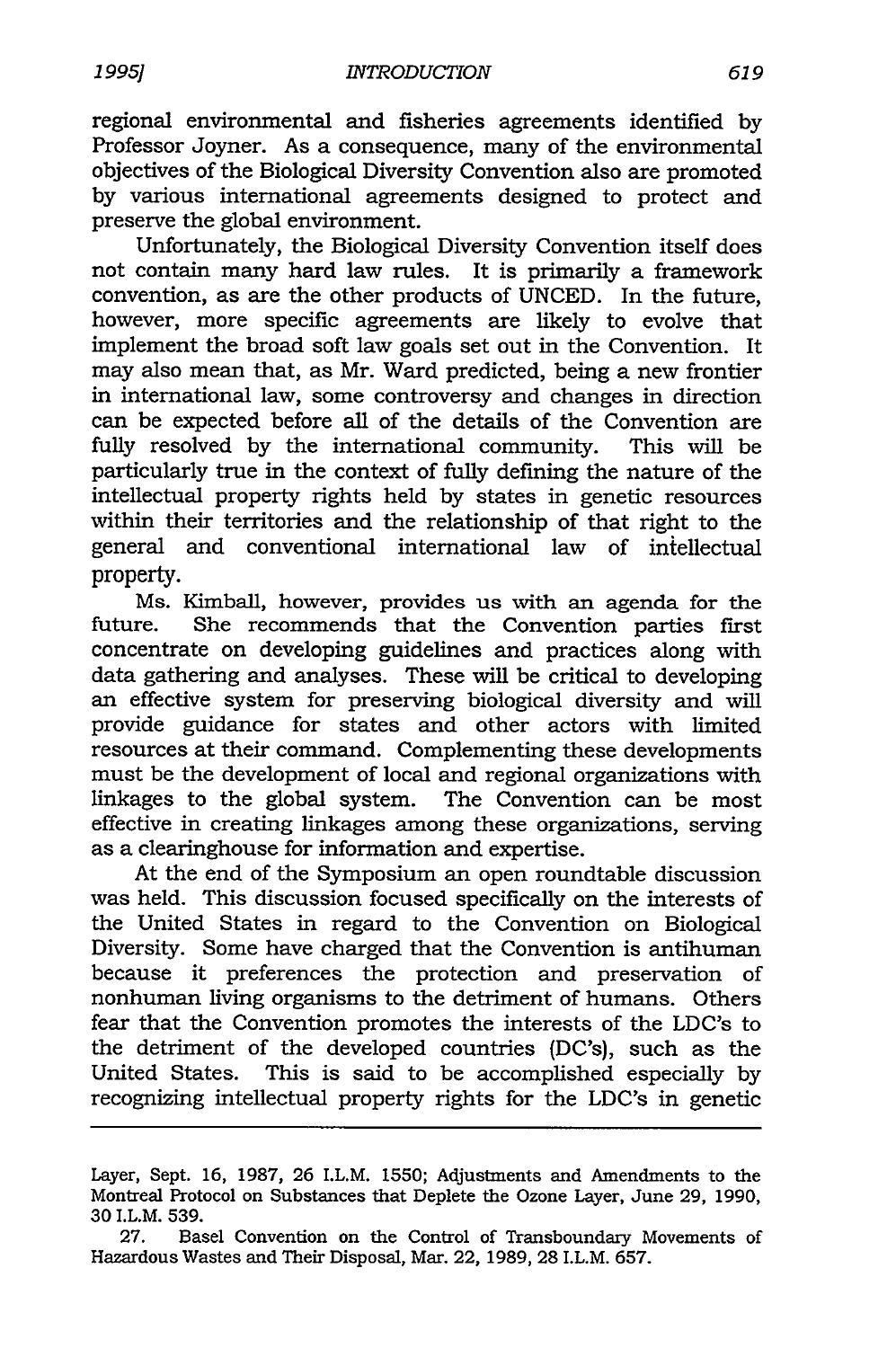resources within their territories when, previously, DC industries did not have to recognize these claims. Still, it is not clear how the Convention will be implemented, and whether it will be fair and provide optimal protection for biological diversity. Furthermore, costs to the United States may include required payments to maintain biological diversity and the transfer of technology.

The participants in the roundtable generally agreed that the Convention was in the best interest of the United States and that the negative arguments described above were either incorrect or unimportant. The participants expressed the view that the United States has a long term interest in preserving biological diversity through genetic diversity and that the Convention makes a positive contribution towards that objective. For the most part, the LDC's do hold the storehouse of genetic material that the United States and the rest of the world need to preserve. By providing states with an economic interest in the form of an intellectual property right, they will be economically motivated to make optimal use of those resources by protecting them and marketing them wisely. In turn, the Convention, gives DC industry, which is interested in harvesting those resources, a legal structure within which to negotiate business arrangements. It also places an economic value on their handling those resources pursuant to wise economic practices. This marketbased approach was considered by the participants to be the most effective way of protecting the genetic resources that human civilization requires. Thus, the system is designed for the optimal benefit of human civilization; other living species are not preferenced over the interests of the human race.

United States party status was considered necessary to maximize its own interests. As was discussed previously, the Convention is merely a framework convention and will evolve in the future. Only if the United States is a party and actively participates in future negotiations will it be able to exert its full influence on this evolution and produce solutions it prefers. Furthermore, modem international environmental law often enforces its rules against nonparticipants by exclusion. The United States nonparty status therefore may preclude it and its companies from gaining access to genetic resources found in other nation states. As a consequence, U.S. industry will be disadvantaged economically and technologically because foreign companies will have that access. While U.S. companies can establish foreign subsidiaries that can gain access under the flags of other countries, disadvantages to the Unites States will be realized in the loss of domestic profits, taxes, jobs, and industry leadership. Finally, although the Biological Diversity Convention calls for the exchange of information, technical and scientific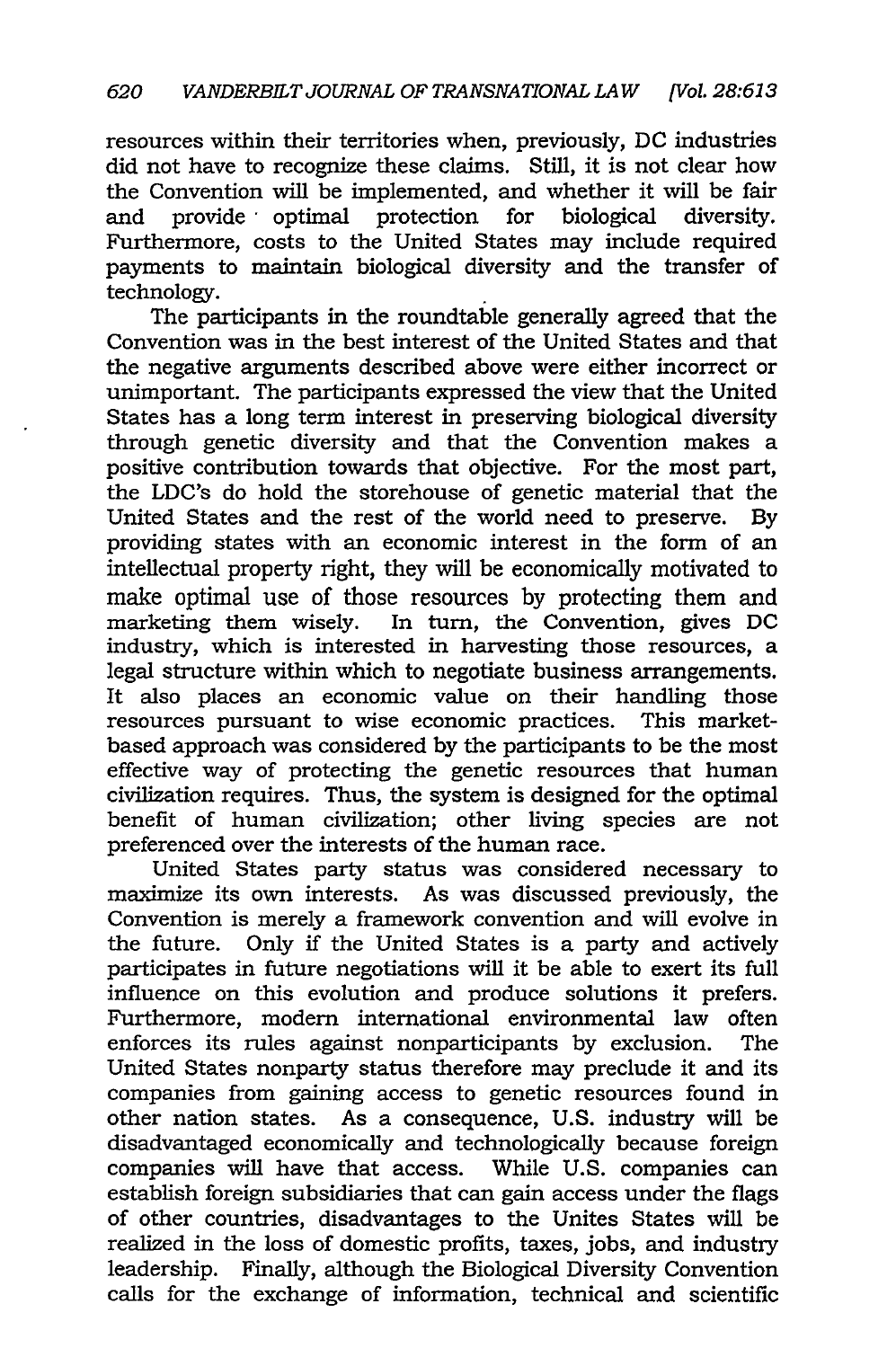cooperation, as well as access to and transfer of technology, it contains no compulsory transfer of technology. 28 Nor is there any requirement that proprietary information be divulged to other states. The Convention also includes general obligations to provide financial resources to LDC's to promote biological diversity, but the requirements are unspecified and soft.<sup>29</sup>

The Convention takes a free market, human-based approach to the optimal protection of the earth's genetic resources for the benefit of all humankind. Before the objectives of this framework convention are fully realized, much work will be required for the Convention regime to evolve. There is much uncertainty in this area, especially due to the lack of complete information on the world's genetic resources and the best ways to preserve them. The Convention, however, presents a positive development that should benefit the world as a whole, including the United States. The United States, therefore, should become a party to this Convention and actively participate in its evolution and implementation.

Even if the United States does not become a party, the Convention will remain in force and will evolve. Not only may the United States lose some of the benefits of participation, but it is also likely that the Convention will produce new general international law to which the United States will nevertheless be required to abide. $30$  Thus, it is hard to imagine that a dispassionate analysis of the Convention will support any conclusion other than that the United States ought to become a party to the Biological Diversity Convention at an early date.

<sup>28.</sup> Biodiversity Convention, *supra* note 1, arts. 16, 17, 18.

<sup>29.</sup> Id. arts. 20,21.

<sup>30.</sup> *See* Jonathan I. Charney, *Universal International Law,* 87 AM. J. INTL L. 529, 543-50 (1993) (discussing a theory for creating general international law).